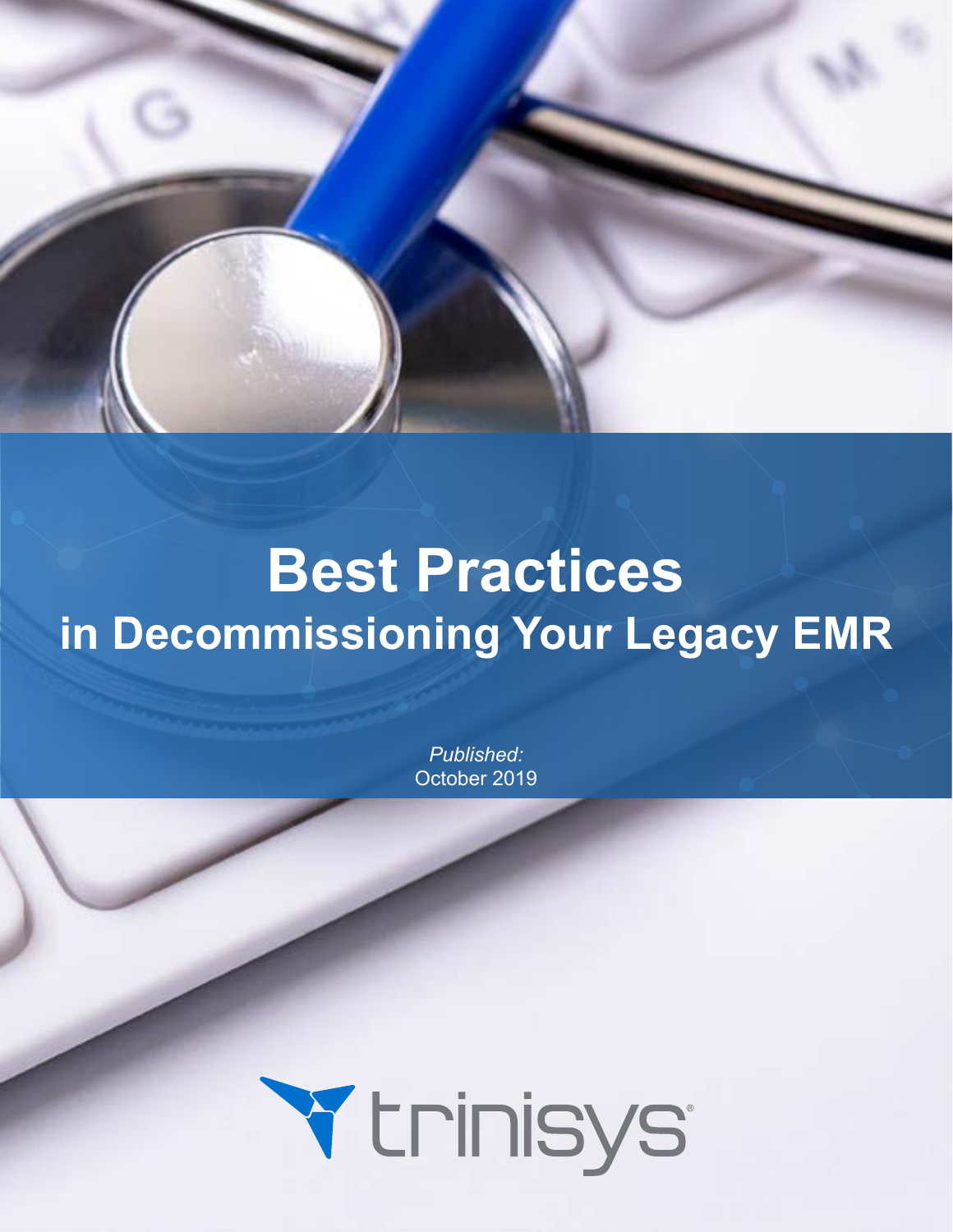# **INTRODUCTION**

The purpose of this document is to outline the best practices associated with acute and ambulatory legacy data archival. Important factors when considering a historical archival initiative include reducing costs, mitigating cyber risks, improving staff productivity and ensuring compliance. This document outlines the best practices, essential requirements, vendor selection criteria and conversion methodology associated with an effective strategy.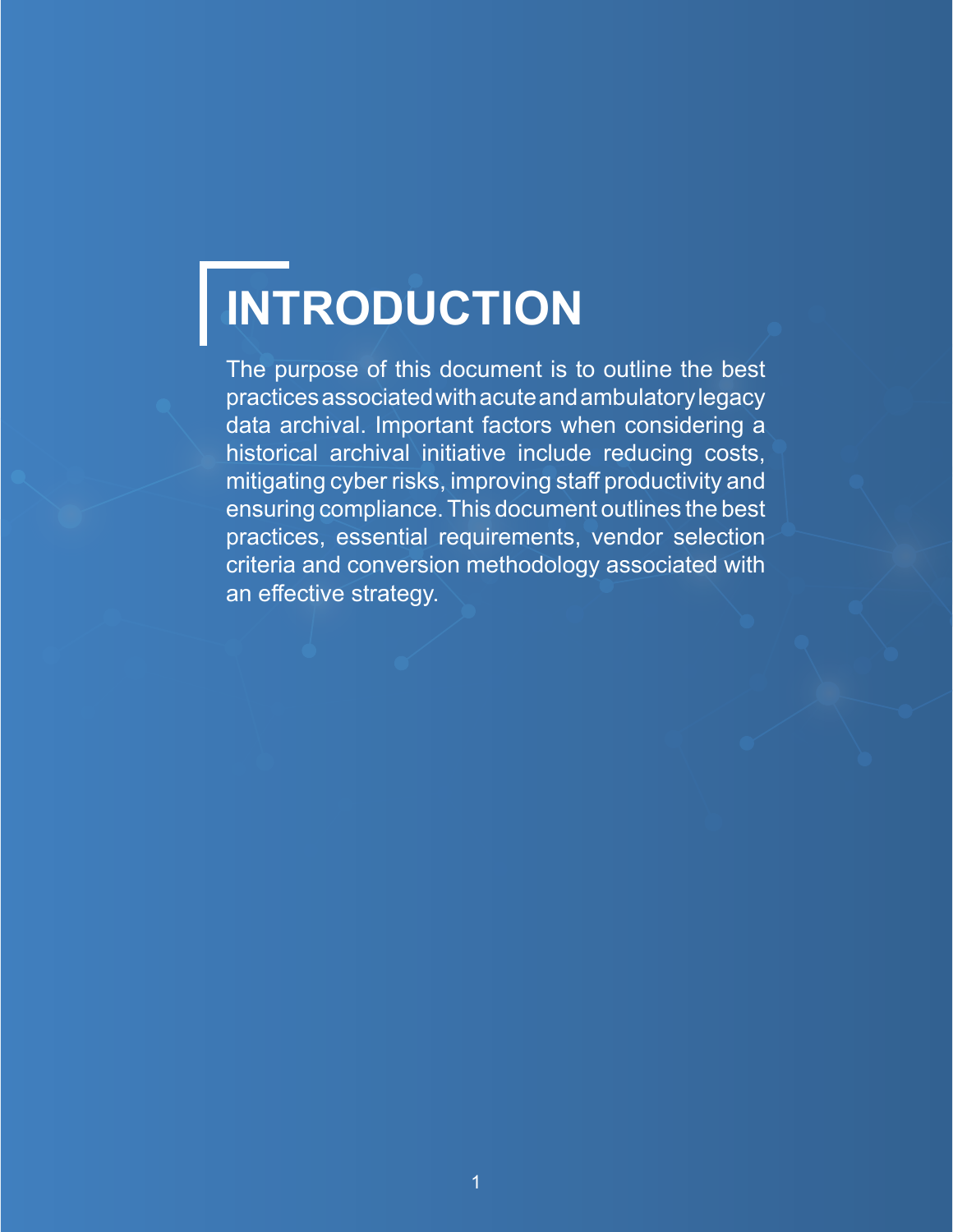# **CURRENT MARKET CONDITIONS**

There are two primary drivers that generate the need for legacy clinical data archival: consolidation through M&A activity and organizations upgrading their current electronic health record. In Q2, 2019 there were 46 announced transactions in the hospital market with revenue of \$11.3B<sup>1</sup>. In both cases, provider organizations seek to reduce costs, improve quality, and ensure compliance as hospitals are acquiring and/or upgrading their new electronic health record (EHR) platforms. In response, provider organizations should consider the following when selecting an archival solution for their legacy EHR:

## **CYBER RISKS ASSOCIATED WITH MAINTAINING LEGACY SYSTEMS**

As security breaches reach an all-time high in frequency, the need to conduct a professional archive of the historical clinical and financial data remains paramount. As of December 27, 2018, the Department of Health and Human Services' Office for Civil Rights (OCR) has received notifications of 351 data breaches of 500 or more healthcare records. Those breaches have resulted in the exposure of 13,020,821 healthcare records².

At just over halfway through 2019, the numbers have skyrocketed with potentially more than 25 million patient records breached.<sup>3</sup> In addition to the cybersecurity associated with maintaining inactive applications, the need to ensure continuity of care is essential. Additionally, if a provider organization decides NOT to complete a professional archive, they unnecessarily create the following risks:

- Duplicate systems for providers and HIM to access historical data (lost productivity)
- **• Increased exposure to breach**
- Continued maintenance and support costs of legacy data sources
- **• Lack of ability to define document and role types**
- Lack of user audit trail with IP address, as well as date and time stamp

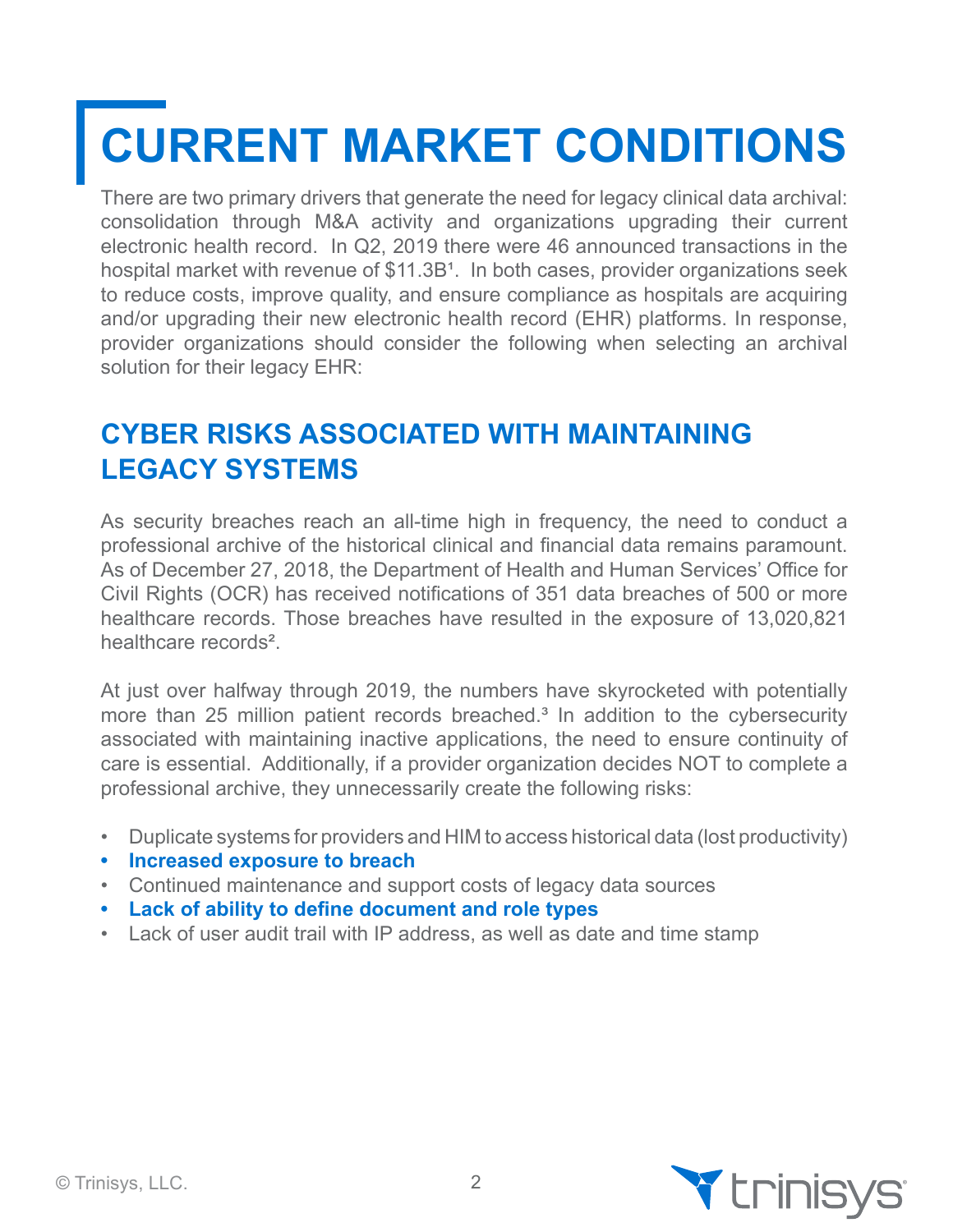# **VENDOR SELECTION CRITERIA**

Most healthcare providers understand the theoretical need to conduct a professional archive of its historical clinical and financial data at some point. However, they struggle with developing a strategic road map and the criteria necessary for selecting a vendor partner. Best practices suggest you consider the following:

#### **INTERNAL INFORMATION GATHERING**

An environmental scan of all existing legacy systems to include:

- Organizational utilization
- Acute and ambulatory
- Clinical applications
- **• Hosting location and access to data**
- Date range and size of data sources
- **• Desired formats (discrete/non-discrete)**

#### **VENDOR CRITERIA**

- **• Proven archive experience with specific named legacy applications**
- Existing integration with go forward EHR
- **• Current framework for API integration with EHR vendors to reduce cost and shorten the implementation timeline**
- Flexibility in software deployment applications (SaaS vs On Premise)
- Audit logs capturing user activity with integration to third party systems (Fair Warning, P2 Sentinel)
- **• Preference for professional services (onshore vs offshore)**
- Ability to archive both clinical and financial systems
- **• Ability to orchestrate multiple pulls during extraction to meet the system cut over dates**
- Processes to support the differences between inpatient and ambulatory requirements

## **ARCHIVE REQUIREMENTS**

In addition to HIPAA and ACA requirements associated with protecting patient health information, the American Health Information Management Association (AHIMA) has taken the liberty to define the legal health record and how to distribute the information, as outlined below:

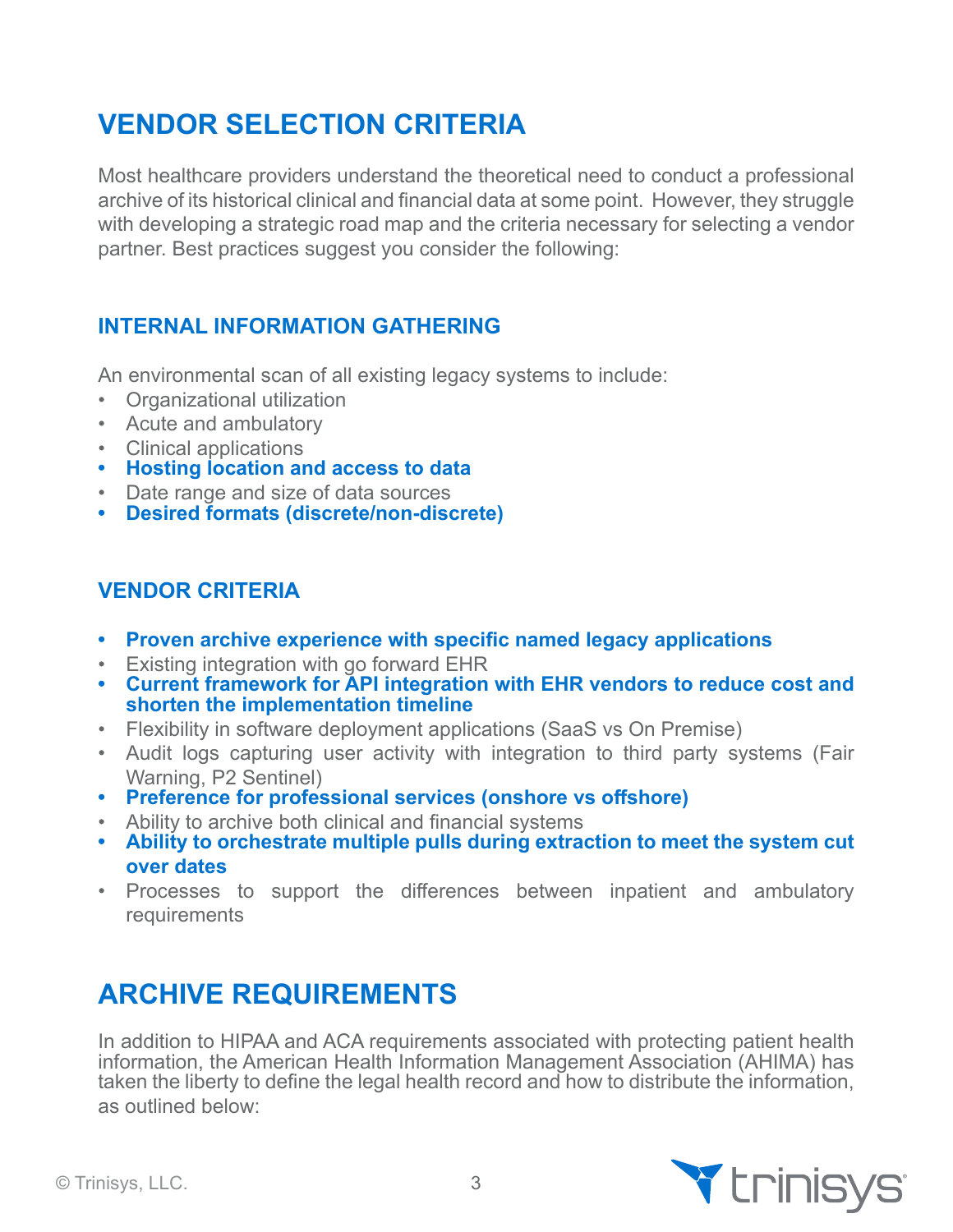#### **CLEARLY DEFINE THE LEGAL HEALTH RECORD**

AHIMA has clearly defined the criteria that organizations use to determine what paper records to retain. Questions organizations must ask include<sup>4</sup>:

- What information should be stored long term?
- What is clinically useful long term?
- What is the cost of storage?
- How can the organization effectively and succinctly assemble the EHR for longterm use?

#### **CLARIFY INTERNALLY THE ROLE OF THE LEGAL HEALTH RECORD**

The legal health record is the documentation of healthcare services provided to an individual during any aspect of healthcare delivery in any type of healthcare organization. An organization's legal health record definition must explicitly identify the sources, medium, and location of the individually identifiable data and include:<sup>4</sup>

- Support the decisions made in a patient's care
- Support the revenue sought from third-party payers
- Document the services provided as legal testimony regarding the patient's illness or injury, response to treatment, and caregiver decisions
- Serve as the organization's business and legal record

#### **CONSIDER HOW DATA WOULD BE PRODUCED**

When defining the Legal Health Record it is also important to determine how information may be appropriately released. While it is easy to declare something such as an EKG WAVE file as part of the legal health record or designated record set, the organization must consider how it will be reproduced<sup>4</sup>.

### **DISCRETE DATA INSIGHTS**

When evaluating a legacy data archive vendor, it is important to be cognizant of the need for discrete data such as: Problems, Allergies, Immunizations, Vitals, Procedures, etc. Facilities should be mindful that an archival that includes discrete data will impact the time, effort and costs associated with the project. Determining the need and implications of discrete data, along with clinician's expectations are essential with the inclusion of discrete data in the archive. The ability to display, filter and customize the views of discrete data should also be contemplated.

Some providers want to launch their go forward EHR with new patients as of the implementation date. However, an option is for a provider to utilize the discrete historical data archive to pre-populate the new EHR. For example, all of the demographics and allergies associated with patients admitted in the last 2 years could be an effective use of the data.

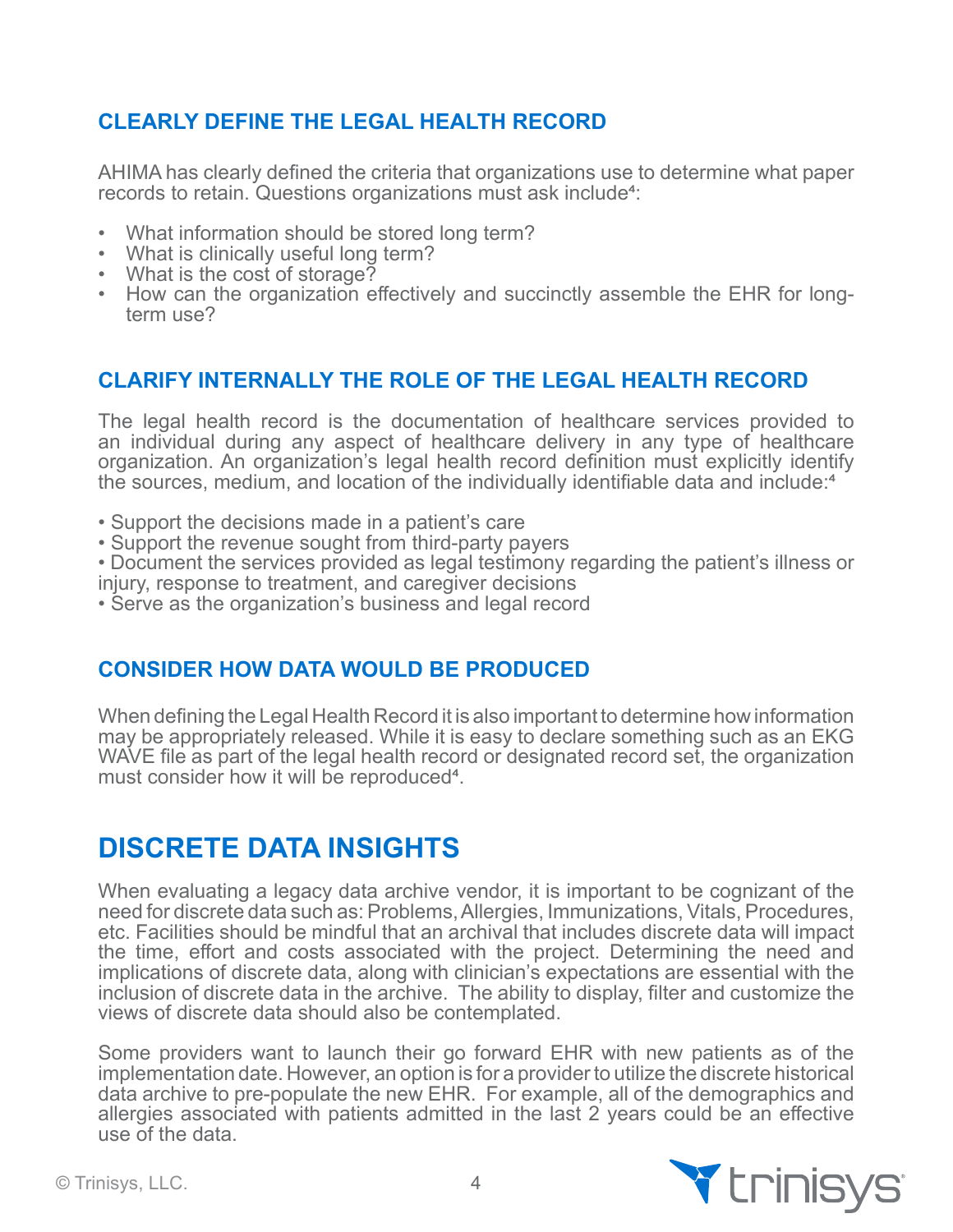As it relates to historical medication content to be archived, generally the utilization of Surescripts Medication History functionality (when available) in lieu of structured data conversions are recommended. Furthermore, if a structured data conversion is desired, all medications should be provided as "historical" to limit the potential for medication errors as a result of the data conversion.

## **WHEN TO DECOMMISSION YOUR EHR**

Provider organizations regularly request assistance in selecting the right time to fully decommission its legacy electronic medical record. While each facility is unique, the majority of clients cut over within 180 days of launching the new EHR. Depending on where the data resides in the Cloud or On Premise, often dictates the required access to the data source structure required to extract, map, index and load. The following diagram outlines the potential opportunity zones for appropriate archival timing:



# **ACTIVATING THE ARCHIVAL PROJECT**

Upon completion of the internal information gathering, vendor selection criteria, and appropriate organizational timing, decisions then should be made based on the following criteria:

- Software Preference (SaaS, OnPrem)
- Pricing (Software, Professional Services)
- Contracting (BAA, MSLA, PSA, SOWs)
- Assignment of Designated Project Management Personnel
- Archival content (Legal Health Record, Discrete Data, Financial, Audit Detail, etc.)
- Project Plan Formulated with Assigned Ownership
- Project Kickoff
- Executive Updates Made on Project Status

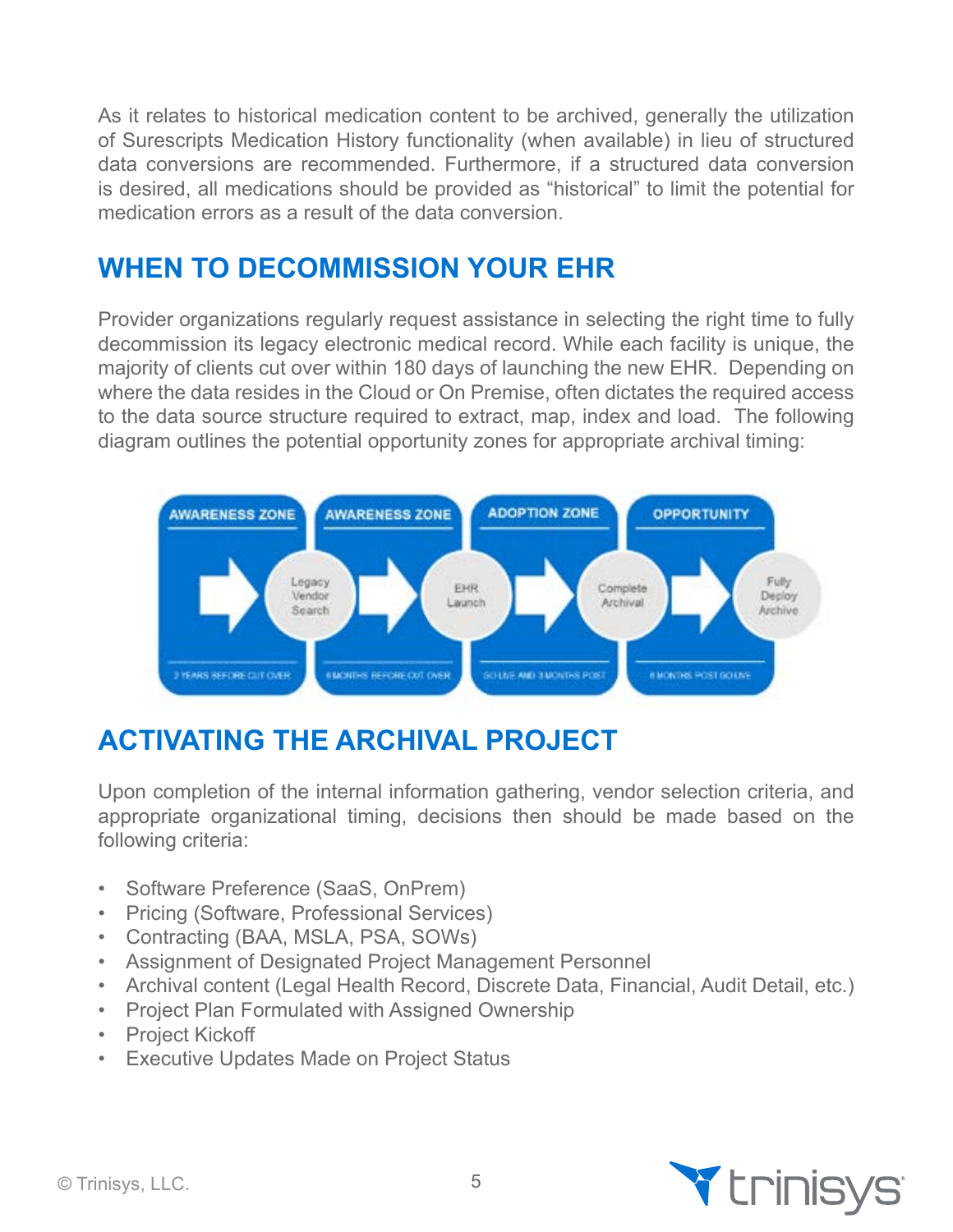## **METHODOLOGY FOR CONVERSION**

Utilizing the right third party with a core competency in legacy data archival is essential to an effective transition. Completing the clinical and capstone financial archive within a 16-week period from the point of access to the historical data should include the following essentials:



References:

Note 1 Kauffman Hall & Associates M&A Quarterly Activity Report Q2 2019.

Note 2 According to HIPAA Journal https://www.hipaajournal.com/largest-healthcare-data-breaches-of-2018/

Note 3 According to HealthITSecurity.com by Jessica Davis 7/23/19. https://healthitsecurity.com/news/the-10-biggest-healthcare-databreaches-of-2019-so-far#targetText=July%2023%2C%202019%20%2D%20In%202018,25%20million%20patient%20records%20breached.

Note 4 AHIMA. "Fundamentals of the Legal Health Record and Designated Record Set." Journal of AHIMA 82, no.2 (February 2011): expanded online version.

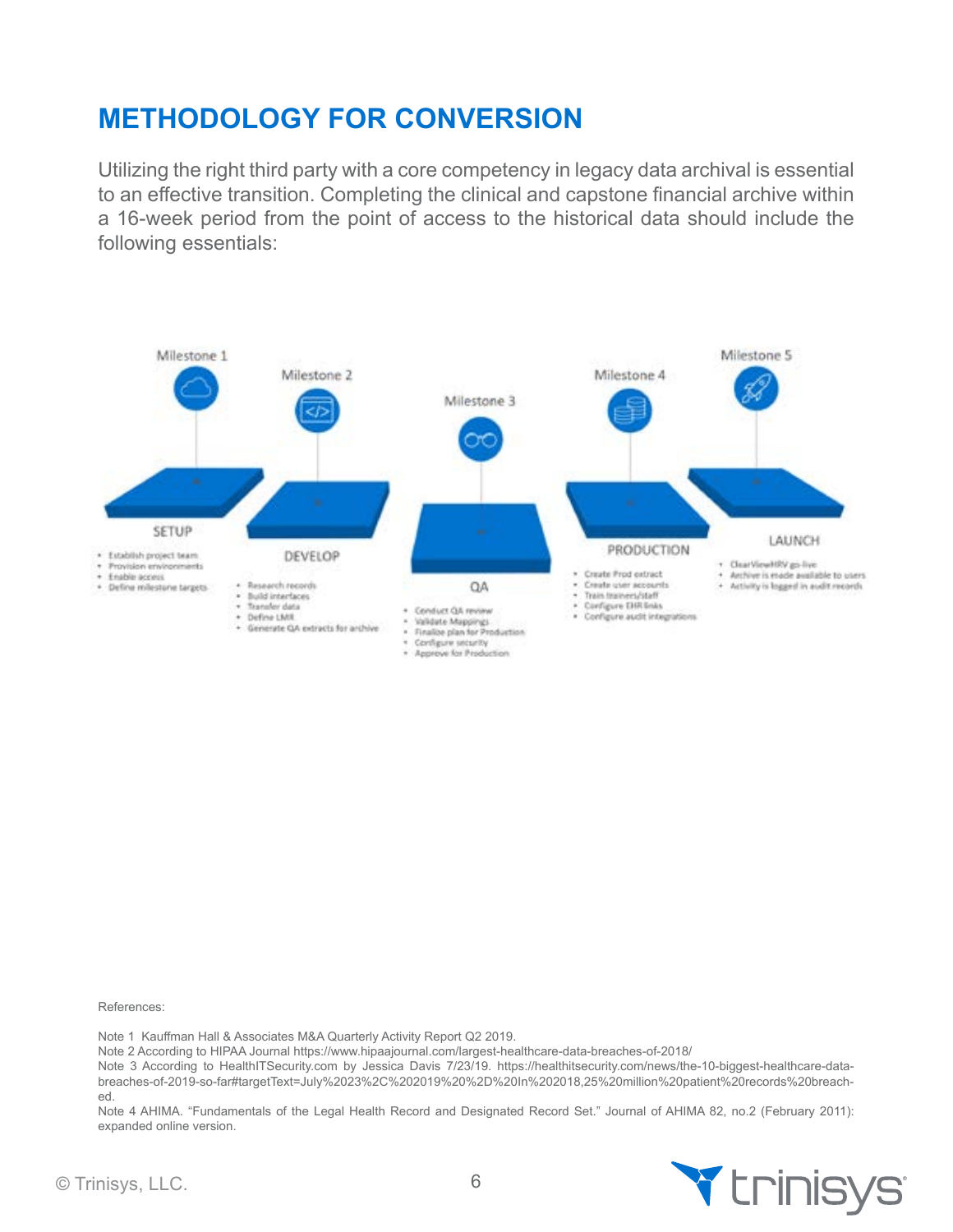# **SUMMARY**

**Utilizing the right third-party vendor with a core competency in legacy data archival is essential to a successful outcome. Reducing costs associated with decommissioning the legacy data source, improving quality by enabling clinicians' quick access to historical clinical content, ensuring security by deploying a web-enabled tool with distinct user roles by document type and by facility is considered best practices. Finally, some of the essential considerations to ensure an effective strategy include:**

- **• Clearly define what constitutes the organization's legal health record**
- **• Determine if discrete vs non discrete data will be included**
- **• User roles clearly defined**
- **• Document types outlined**
- **• Ease of access to information**
- **• Cloud vs On Premise storage consideration**